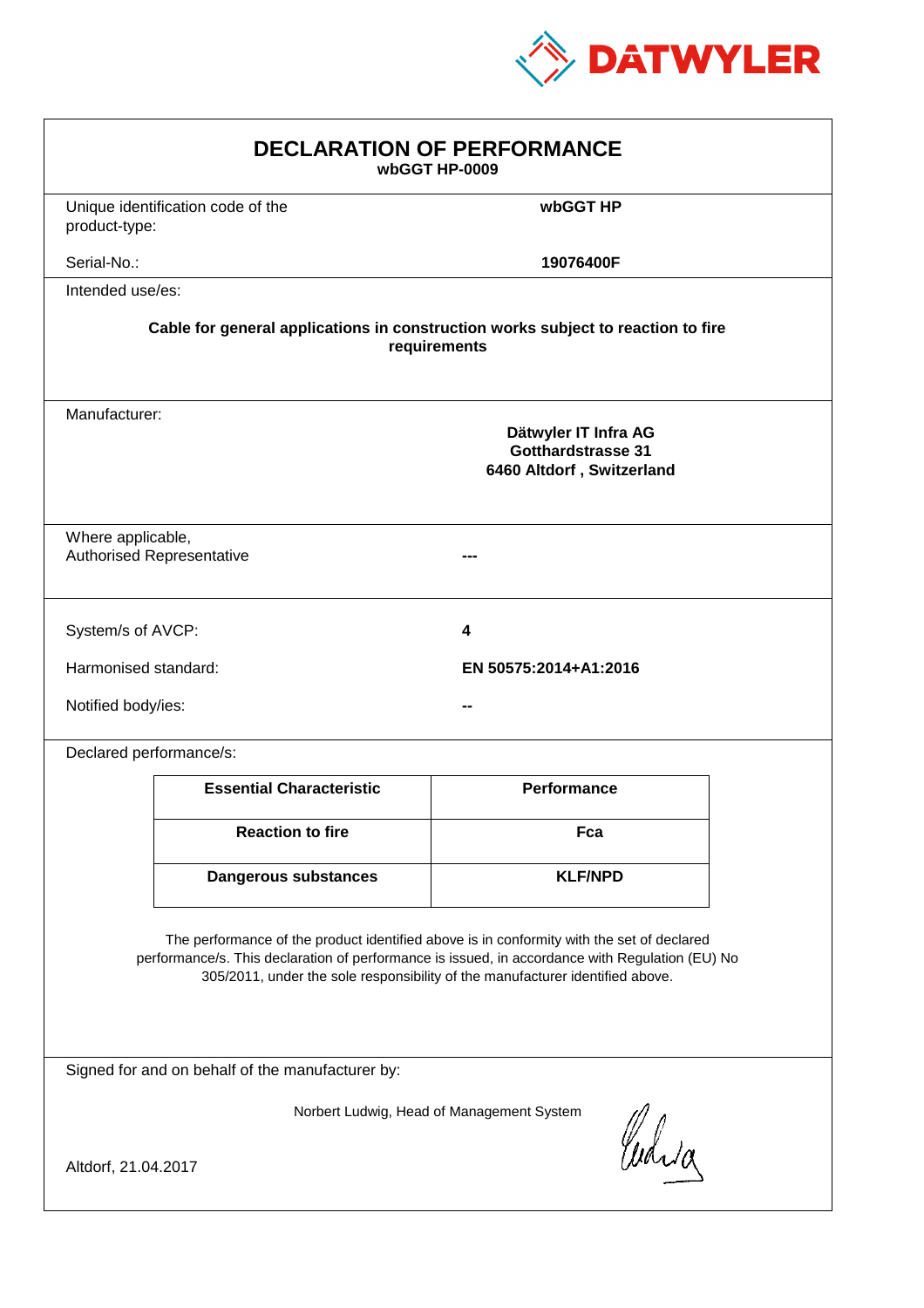

| LEISTUNGSERKLÄRUNG<br>wbGGT HP-0009                                                                                                                                                                                                                        |                                              |                                                                                |  |  |
|------------------------------------------------------------------------------------------------------------------------------------------------------------------------------------------------------------------------------------------------------------|----------------------------------------------|--------------------------------------------------------------------------------|--|--|
|                                                                                                                                                                                                                                                            | Eindeutiger Kenncode des Produkttyps:        | wbGGT HP                                                                       |  |  |
| Serien-Nr.:                                                                                                                                                                                                                                                |                                              | 19076400F                                                                      |  |  |
| Verwendungszweck(e):                                                                                                                                                                                                                                       |                                              |                                                                                |  |  |
| Kabel/Leitung für allgemeine Anwendungen in Bauwerken in Bezug auf die<br>Anforderungen an das Brandverhalten                                                                                                                                              |                                              |                                                                                |  |  |
| Hersteller:                                                                                                                                                                                                                                                |                                              | Dätwyler IT Infra AG<br><b>Gotthardstrasse 31</b><br>6460 Altdorf, Switzerland |  |  |
|                                                                                                                                                                                                                                                            | Wo anwendbar, Bevollmächtigter:              |                                                                                |  |  |
| Leistungsbeständigkeit:                                                                                                                                                                                                                                    | System(e) zur Bewertung und Überprüfung der  | 4                                                                              |  |  |
|                                                                                                                                                                                                                                                            | Harmonisierte Norm:<br>EN 50575:2014+A1:2016 |                                                                                |  |  |
| Notifizierte Stelle(n):                                                                                                                                                                                                                                    |                                              |                                                                                |  |  |
| Erklärte Leistung(en):                                                                                                                                                                                                                                     |                                              |                                                                                |  |  |
|                                                                                                                                                                                                                                                            | <b>Wesentliche Merkmale</b>                  | Leistung                                                                       |  |  |
|                                                                                                                                                                                                                                                            | <b>Brandverhalten</b>                        | Fca                                                                            |  |  |
|                                                                                                                                                                                                                                                            | Gefährliche Stoffe                           | <b>KLF/NPD</b>                                                                 |  |  |
| Die Leistung des vorstehenden Produkts entspricht der erklärten Leistung/den erklärten<br>Leistungen. Für die Erstellung der Leistungserklärung im Einklang mit der Verordnung (EU) Nr.<br>305/2011 ist allein der obengenannte Hersteller verantwortlich. |                                              |                                                                                |  |  |
| Unterzeichnet für den Hersteller und im Namen des Herstellers von:                                                                                                                                                                                         |                                              |                                                                                |  |  |
| Norbert Ludwig, Head of Management System<br>Curia                                                                                                                                                                                                         |                                              |                                                                                |  |  |
| Altdorf, 21.04.2017                                                                                                                                                                                                                                        |                                              |                                                                                |  |  |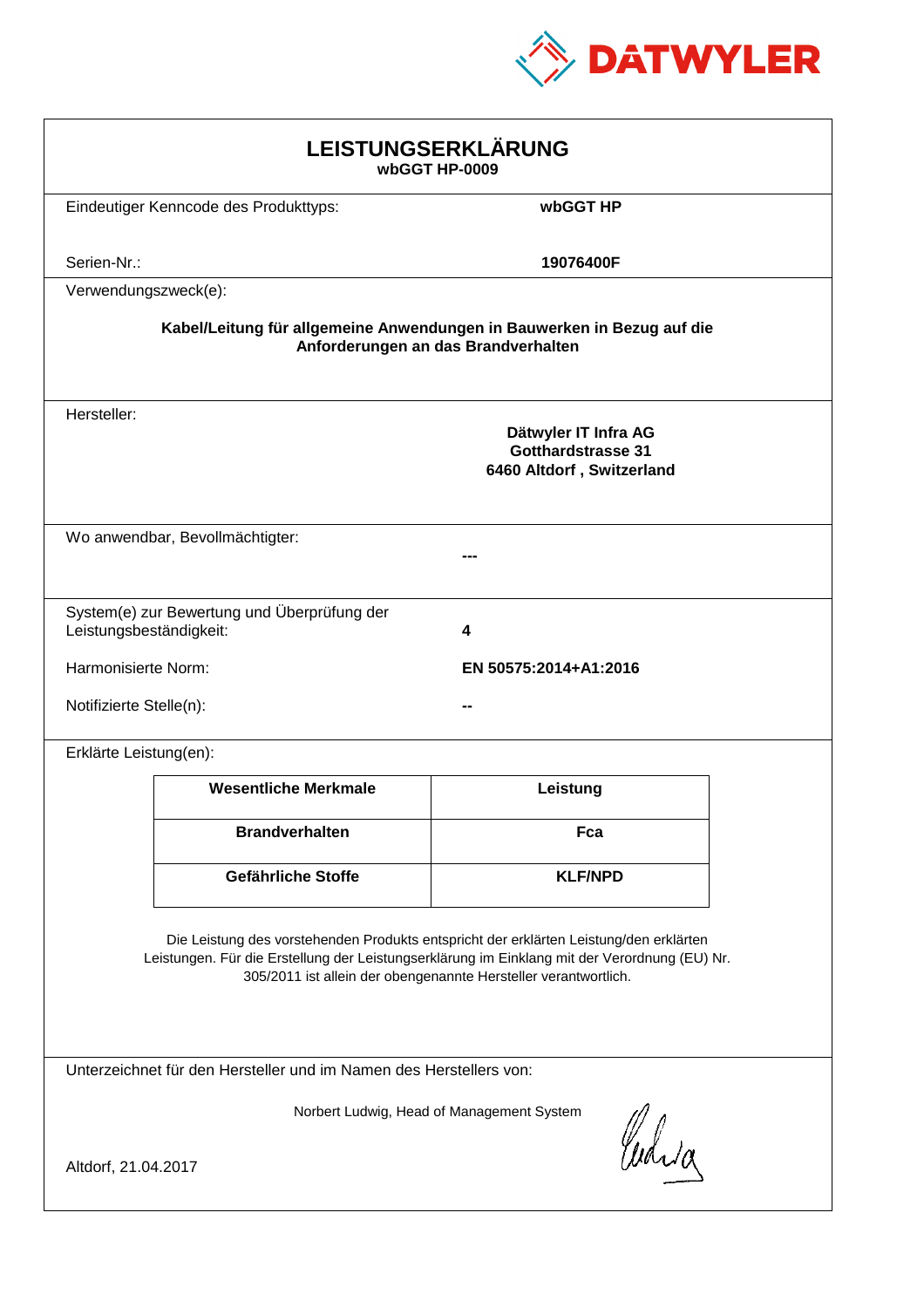

| <b>PRESTATIEVERKLARING</b><br>wbGGT HP-0009                                                                                                                                                                                                                                 |                                                                         |                                                                                |  |  |
|-----------------------------------------------------------------------------------------------------------------------------------------------------------------------------------------------------------------------------------------------------------------------------|-------------------------------------------------------------------------|--------------------------------------------------------------------------------|--|--|
| producttype:                                                                                                                                                                                                                                                                | Unieke identificatiecode van het                                        | wbGGT HP                                                                       |  |  |
| Serienr.:                                                                                                                                                                                                                                                                   |                                                                         | 19076400F                                                                      |  |  |
| Beoogd(e) gebruik(en):                                                                                                                                                                                                                                                      |                                                                         |                                                                                |  |  |
| Kabels voor algemene toepassingen in bouwwerken die onder<br>voorschriften inzake materiaalgedrag bij brand vallen                                                                                                                                                          |                                                                         |                                                                                |  |  |
| Fabrikant:                                                                                                                                                                                                                                                                  |                                                                         | Dätwyler IT Infra AG<br><b>Gotthardstrasse 31</b><br>6460 Altdorf, Switzerland |  |  |
|                                                                                                                                                                                                                                                                             | indien van toepassing, Gemachtigde:                                     |                                                                                |  |  |
| prestatiebestendigheid:<br>Geharmoniseerde norm:<br>Aangemelde instantie(s):                                                                                                                                                                                                | Het systeem of de systemen voor de<br>beoordeling en verificatie van de | 4<br>EN 50575:2014+A1:2016                                                     |  |  |
| Aangegeven prestatie(s)                                                                                                                                                                                                                                                     |                                                                         |                                                                                |  |  |
|                                                                                                                                                                                                                                                                             | Essentiële kenmerken                                                    | <b>Prestatie</b>                                                               |  |  |
|                                                                                                                                                                                                                                                                             | <b>Brandreactie</b>                                                     | Fca                                                                            |  |  |
|                                                                                                                                                                                                                                                                             | Gevaarlijke stoffen                                                     | <b>KLF/NPD</b>                                                                 |  |  |
| De prestaties van het hierboven omschreven product zijn conform de aangegeven prestaties. Deze<br>prestatieverklaring wordt in overeenstemming met Verordening (EU) nr. 305/2011 onder de exclusieve<br>verantwoordelijkheid van de hierboven vermelde fabrikant verstrekt. |                                                                         |                                                                                |  |  |
| Ondertekend voor en namens de fabrikant door:                                                                                                                                                                                                                               |                                                                         |                                                                                |  |  |
| Norbert Ludwig, Head of Management System<br>Curia<br>Altdorf, 21.04.2017                                                                                                                                                                                                   |                                                                         |                                                                                |  |  |
|                                                                                                                                                                                                                                                                             |                                                                         |                                                                                |  |  |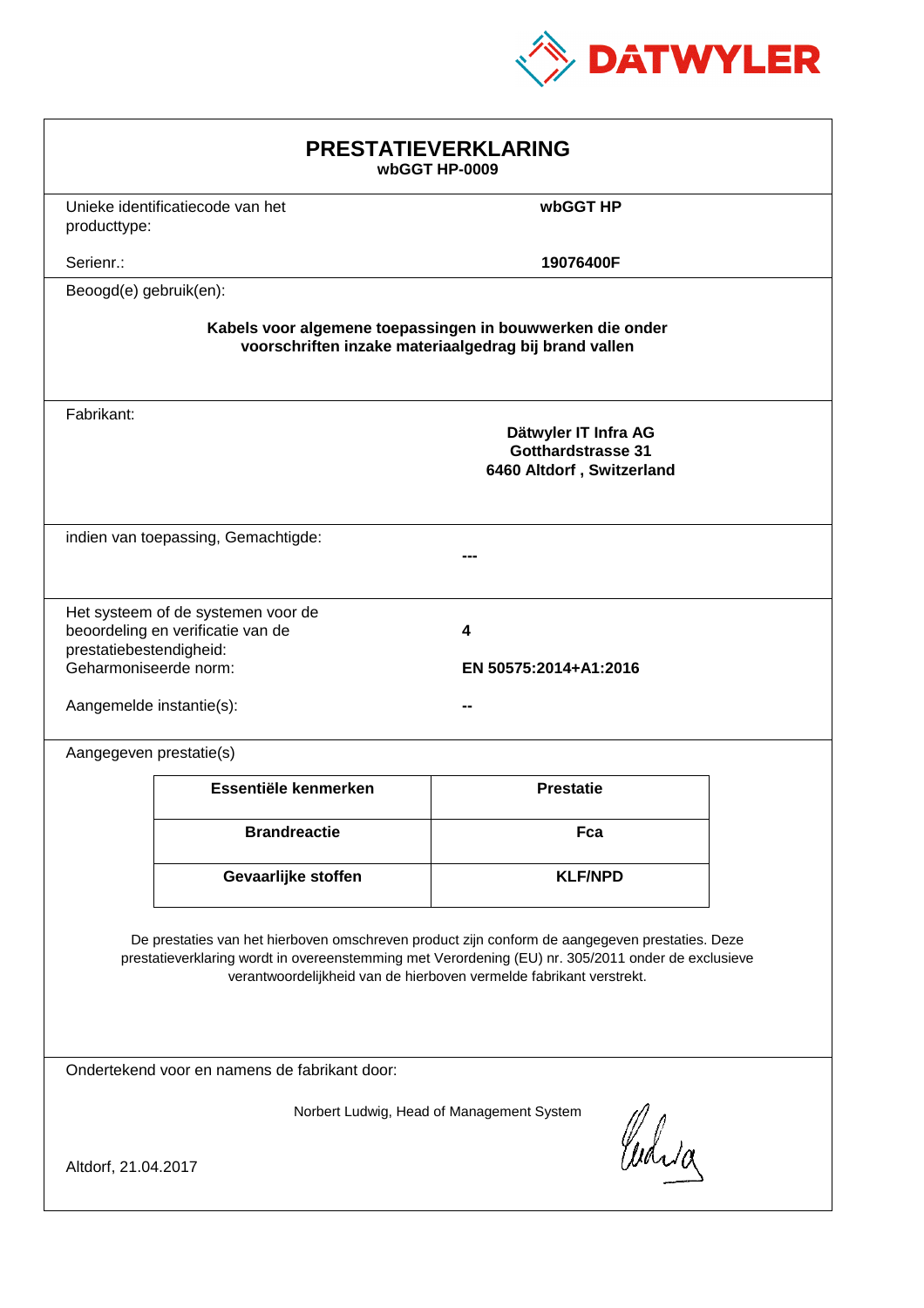

| DÉCLARATION DES PERFORMANCES<br>wbGGT HP-0009                                                                                                                                                                                                                    |                                                                                                                |                                                                                |  |  |  |
|------------------------------------------------------------------------------------------------------------------------------------------------------------------------------------------------------------------------------------------------------------------|----------------------------------------------------------------------------------------------------------------|--------------------------------------------------------------------------------|--|--|--|
| produit type:                                                                                                                                                                                                                                                    | Code d'identification unique du                                                                                | wbGGT HP                                                                       |  |  |  |
| Numéro de série:                                                                                                                                                                                                                                                 |                                                                                                                | 19076400F                                                                      |  |  |  |
| Usage(s) prévu(s):                                                                                                                                                                                                                                               |                                                                                                                |                                                                                |  |  |  |
|                                                                                                                                                                                                                                                                  | Câble pour applications générales dans les ouvrages de construction soumis<br>aux exigences de réaction au feu |                                                                                |  |  |  |
| Fabricant:                                                                                                                                                                                                                                                       |                                                                                                                | Dätwyler IT Infra AG<br><b>Gotthardstrasse 31</b><br>6460 Altdorf, Switzerland |  |  |  |
|                                                                                                                                                                                                                                                                  | Le cas échéant, Mandataire                                                                                     |                                                                                |  |  |  |
| performances:<br>Norme harmonisée:<br>Organisme(s) notifié(s):                                                                                                                                                                                                   | Système(s) d'évaluation et de<br>vérification de la constance des                                              | 4<br>EN 50575:2014+A1:2016                                                     |  |  |  |
|                                                                                                                                                                                                                                                                  | Performance(s) déclarée(s):                                                                                    |                                                                                |  |  |  |
|                                                                                                                                                                                                                                                                  | Caractéristique essentielle                                                                                    | Performance                                                                    |  |  |  |
|                                                                                                                                                                                                                                                                  | Réaction au feu                                                                                                | Fca                                                                            |  |  |  |
|                                                                                                                                                                                                                                                                  | <b>Substances dangereuses</b>                                                                                  | <b>KLF/NPD</b>                                                                 |  |  |  |
| Les performances du produit identifié ci-dessus sont conformes aux performances déclarées.<br>Conformément au règlement (UE) no 305/2011, la présente déclaration des performances est<br>établie sous la seule responsabilité du fabricant mentionné ci-dessus. |                                                                                                                |                                                                                |  |  |  |
| Signé pour le fabricant et en son nom par:                                                                                                                                                                                                                       |                                                                                                                |                                                                                |  |  |  |
| Norbert Ludwig, Head of Management System<br>Curia<br>Altdorf, 21.04.2017                                                                                                                                                                                        |                                                                                                                |                                                                                |  |  |  |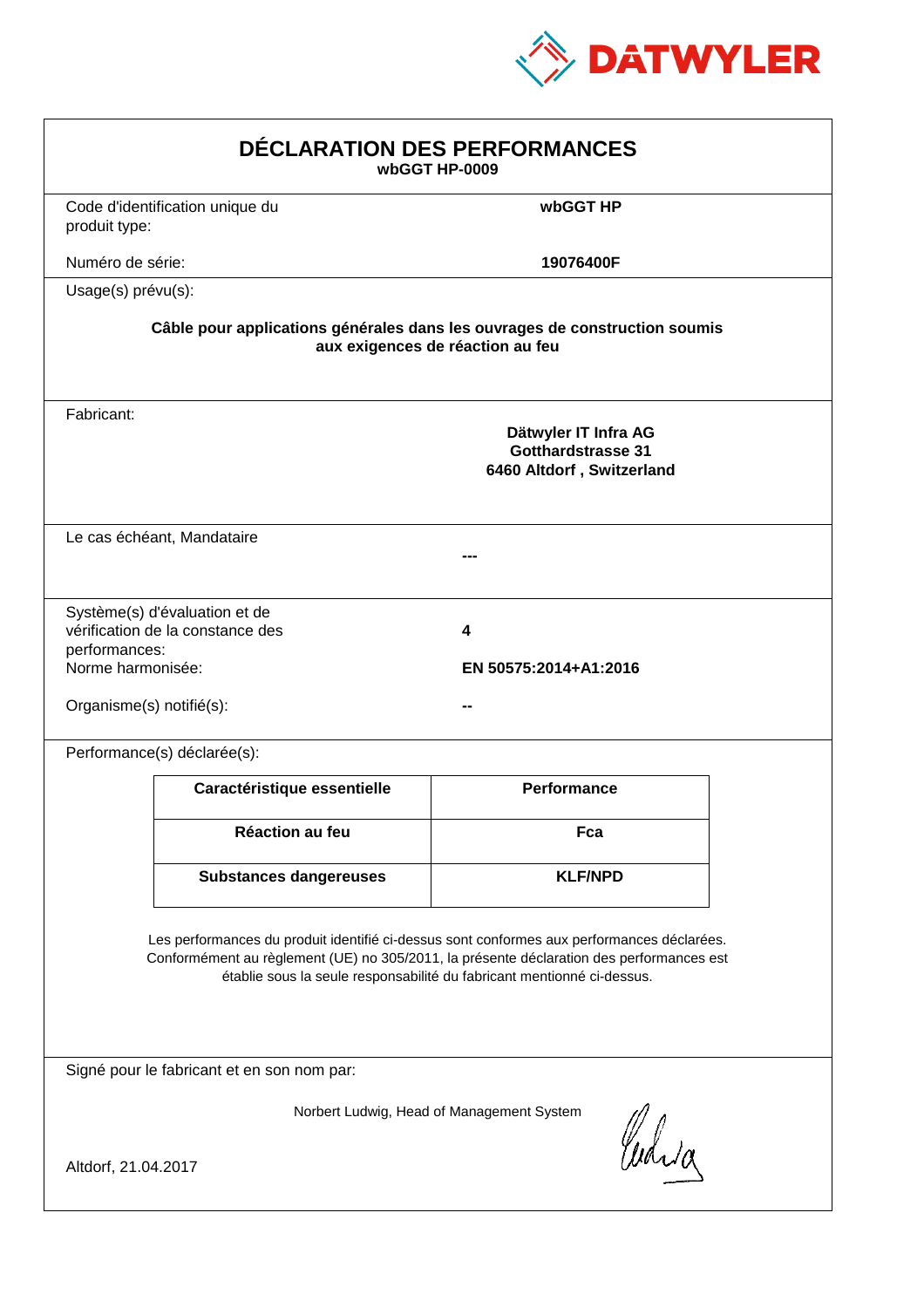

| <b>DECLARACIÓN DE PRESTACIONES</b><br>wbGGT HP-0009                                                                                                                                                                                                                                            |                                                                                |                     |  |  |
|------------------------------------------------------------------------------------------------------------------------------------------------------------------------------------------------------------------------------------------------------------------------------------------------|--------------------------------------------------------------------------------|---------------------|--|--|
| producto tipo:                                                                                                                                                                                                                                                                                 | Código de identificación única del                                             | wbGGT HP            |  |  |
| Número de serie:                                                                                                                                                                                                                                                                               |                                                                                | 19076400F           |  |  |
| Usos previstos:                                                                                                                                                                                                                                                                                |                                                                                |                     |  |  |
| Cable sujeto a requisitos de reacción al fuego para aplicaciones generales en obras<br>de construcción                                                                                                                                                                                         |                                                                                |                     |  |  |
| Fabricante:                                                                                                                                                                                                                                                                                    | Dätwyler IT Infra AG<br><b>Gotthardstrasse 31</b><br>6460 Altdorf, Switzerland |                     |  |  |
|                                                                                                                                                                                                                                                                                                | En su caso, Representante autorizado:                                          |                     |  |  |
| Sistemas de evaluación y verificación<br>de la constancia de las prestaciones<br>4<br>$(EVCP)$ :<br>Norma armonizada:<br>EN 50575:2014+A1:2016<br>Organismos notificados:                                                                                                                      |                                                                                |                     |  |  |
|                                                                                                                                                                                                                                                                                                | Prestaciones declaradas:                                                       |                     |  |  |
|                                                                                                                                                                                                                                                                                                | Característica esencial                                                        | <b>Prestaciones</b> |  |  |
|                                                                                                                                                                                                                                                                                                | Reacción al fuego                                                              | Fca                 |  |  |
|                                                                                                                                                                                                                                                                                                | Sustancias peligrosas                                                          | <b>KLF/NPD</b>      |  |  |
| Las prestaciones del producto identificado anteriormente son conformes con el conjunto de<br>prestaciones declaradas. La presente declaración de prestaciones se emite, de conformidad con<br>el Reglamento (UE) nº 305/2011, bajo la sola responsabilidad del fabricante arriba identificado. |                                                                                |                     |  |  |
| Firmado por y en nombre del fabricante por:                                                                                                                                                                                                                                                    |                                                                                |                     |  |  |
| Norbert Ludwig, Head of Management System<br>Curia<br>Altdorf, 21.04.2017                                                                                                                                                                                                                      |                                                                                |                     |  |  |